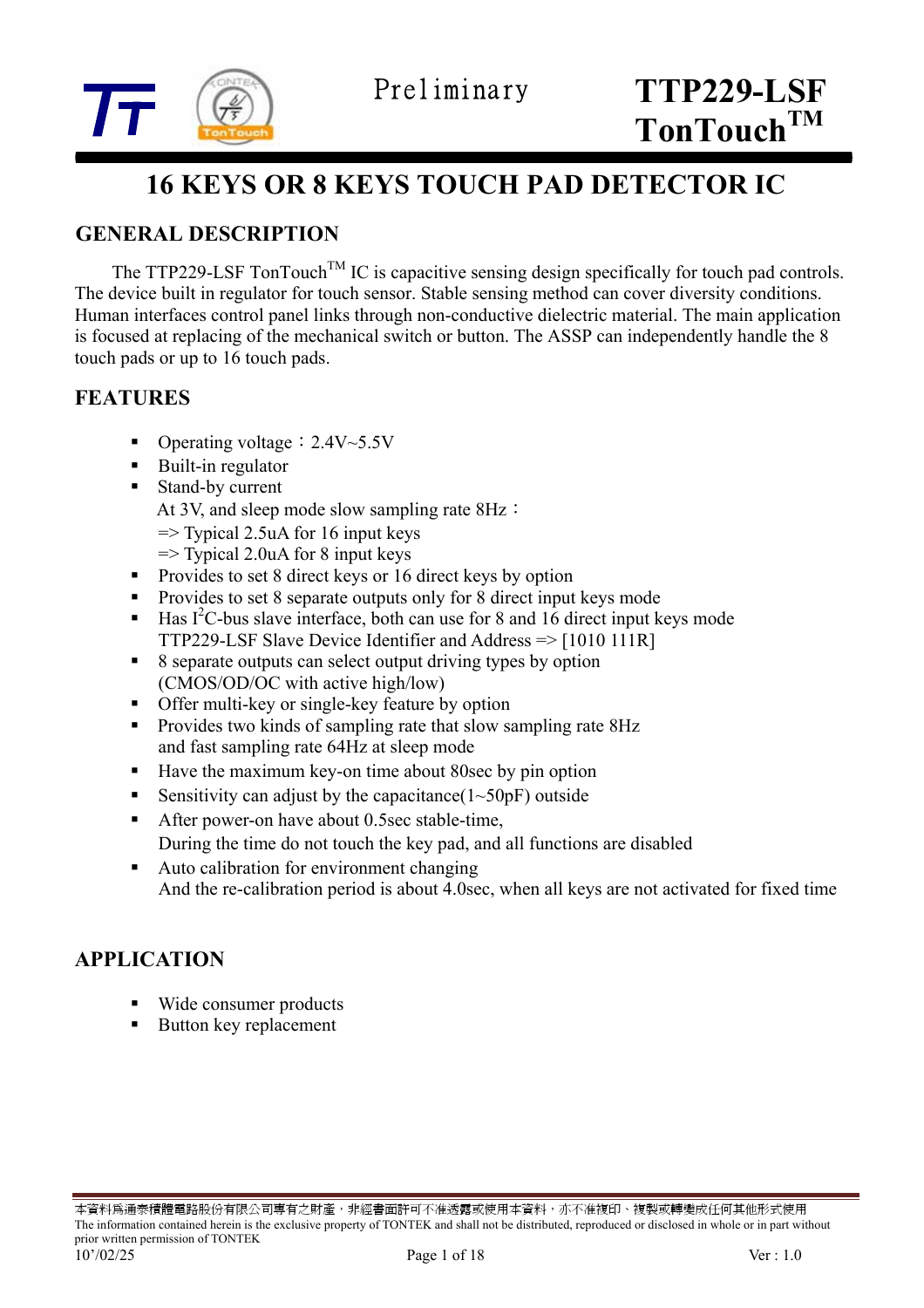

#### **BLOCK DIAGRAM**



#### **PACKAGE CONFIGURATION**



本資料爲通泰積體電路股份有限公司專有之財產,非經書面許可不准透露或使用本資料,亦不准複印、複製或轉變成任何其他形式使用 The information contained herein is the exclusive property of TONTEK and shall not be distributed, reproduced or disclosed in whole or in part without prior written permission of TONTEK 10'/02/25 Page 2 of 18 Ver : 1.0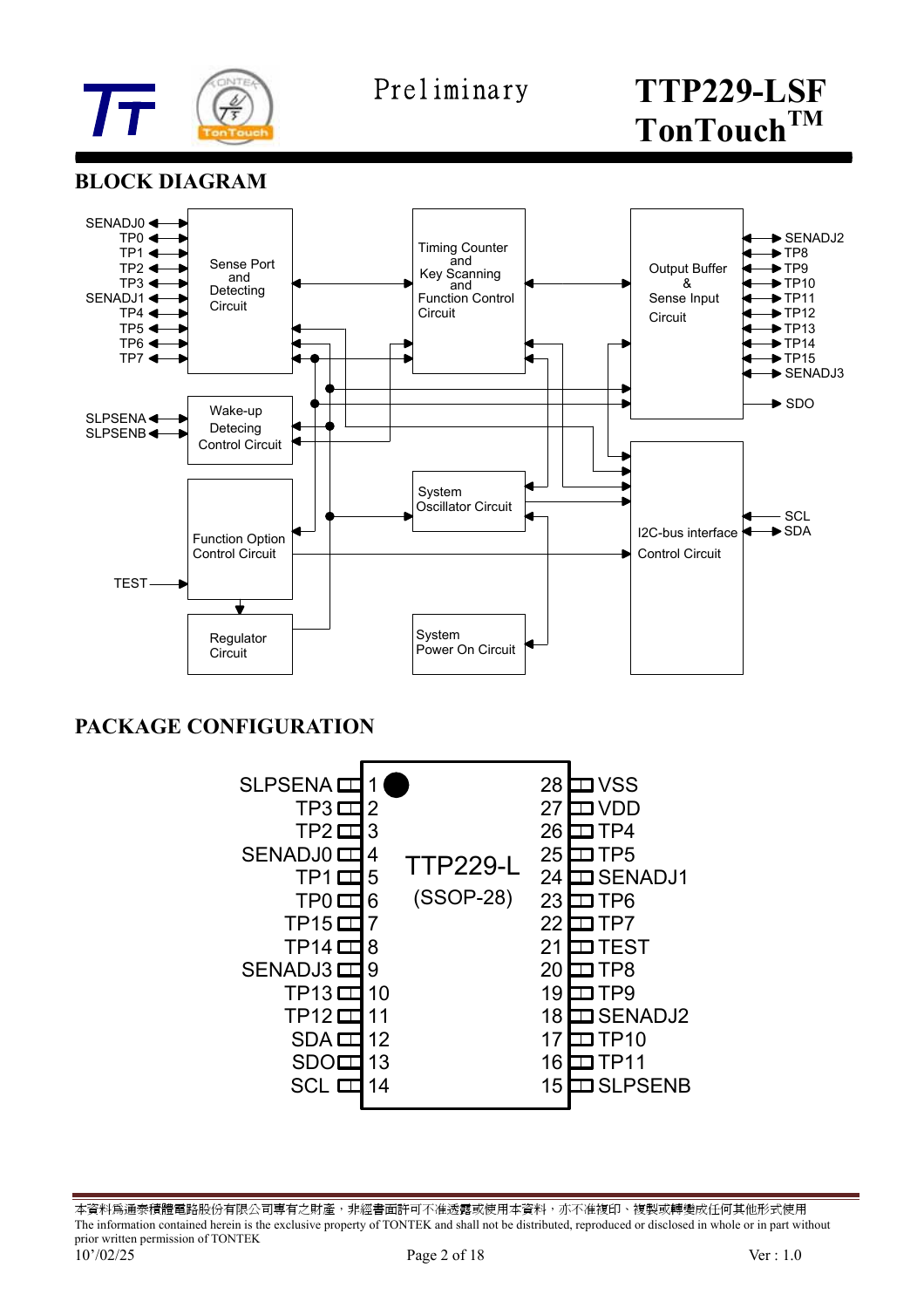



### **PIN DESCRIPTION**

| Pin No.        | <b>Pin Name</b> | Share Pin   I/O Type |              | <b>Pin Description</b>                                     |  |  |
|----------------|-----------------|----------------------|--------------|------------------------------------------------------------|--|--|
| 1              | <b>SLPSENA</b>  |                      | I/O          | Sleep mode sensitivity adjustment pin for group-A(TP0~7)   |  |  |
| $\overline{2}$ | TP3             | SKMS1                | I/O          | Touch pad input pin(KEY-3)                                 |  |  |
|                |                 |                      |              | Key action function option-1(Single-key/Multi-key)         |  |  |
|                |                 |                      |              | Default is all single-key                                  |  |  |
| $\overline{3}$ | TP <sub>2</sub> | <b>KYSEL</b>         | I/O          | Touch pad input pin(KEY-2)                                 |  |  |
|                |                 |                      |              | Key number function option(8-keys/16-keys)                 |  |  |
|                |                 |                      |              | Default is 8-keys                                          |  |  |
| $\overline{4}$ | <b>SENADJ0</b>  |                      | I/O          | Touch pad TP0~3 sensitivity adjust common pin              |  |  |
| 5              | TP1             | <b>SAHL</b>          | I/O          | Touch pad input pin(KEY-1)                                 |  |  |
|                |                 |                      |              | Output type function option(Active High/Low)               |  |  |
|                |                 |                      |              | Default is active-high for TPQ0~7                          |  |  |
| 6              | TP <sub>0</sub> | <b>OPDEN</b>         | I/O          | Touch pad input pin(KEY-0)                                 |  |  |
|                |                 |                      |              | Output type function option(CMOS/OD/OC for 8-keys)         |  |  |
|                |                 |                      |              | Default is CMOS                                            |  |  |
| $\overline{7}$ | <b>TP15</b>     | TPQ7                 | I/O/OD       | Touch pad input pin(KEY-15)                                |  |  |
|                |                 |                      |              | 8-keys direct output pin(TPQ7)                             |  |  |
| 8              | <b>TP14</b>     | TPQ6                 | I/O/OD       | Touch pad input pin(KEY-14)                                |  |  |
|                |                 |                      |              | 8-keys direct output pin(TPQ6)                             |  |  |
| 9              | <b>SENADJ3</b>  |                      | I/O          | Touch pad TP12~15 sensitivity adjust common pin            |  |  |
| 10             | <b>TP13</b>     | TPQ5                 | I/O/OD       | Touch pad input pin(KEY-13)                                |  |  |
|                |                 |                      |              | 8-keys direct output pin(TPQ5)                             |  |  |
| 11             | <b>TP12</b>     | TPQ4                 | I/O/OD       | Touch pad input pin(KEY-12)                                |  |  |
|                |                 |                      |              | 8-keys direct output pin(TPQ4)                             |  |  |
| 12             | <b>SDA</b>      |                      | $\rm I/OD$   | Data pin for the $I^2C$ -bus serial data interface         |  |  |
| 13             | <b>SDO</b>      |                      | $\mathbf O$  | Data valid signal output, option active Low/High by TP1    |  |  |
| 14             | <b>SCL</b>      |                      | I            | Serial clock input pin for the $I2C$ -bus serial interface |  |  |
| 15             | <b>SLPSENB</b>  |                      | I/O          | Sleep mode sensitivity adjustment pin for                  |  |  |
|                |                 |                      |              | group- $B(TP8~15)$                                         |  |  |
| 16             | <b>TP11</b>     | TPQ3                 | I/O/OD       | Touch pad input pin(KEY-11)                                |  |  |
|                |                 |                      |              | 8-keys direct output pin(TPQ3)                             |  |  |
| 17             | <b>TP10</b>     | TPQ2                 | I/O/OD       | Touch pad input pin(KEY-10)                                |  |  |
|                |                 |                      |              | 8-keys direct output pin(TPQ2)                             |  |  |
| 18             | SENADJ2         |                      | I/O          | Touch pad TP8~11 sensitivity adjust common pin             |  |  |
| 19             | TP9             | TPQ1                 | $\rm I/O/OD$ | Touch pad input pin(KEY-9)                                 |  |  |
|                |                 |                      |              | 8-keys direct output pin(TPQ1)                             |  |  |
| 20             | TP8             | TPQ0                 | I/O/OD       | Touch pad input pin(KEY-8)                                 |  |  |
|                |                 |                      |              | 8-keys direct output pin(TPQ0)                             |  |  |

本資料為通泰積體電路股份有限公司專有之財產,非經書面許可不准透露或使用本資料,亦不准複印、複製或轉變成任何其他形式使用 The information contained herein is the exclusive property of TONTEK and shall not be distributed, reproduced or disclosed in whole or in part without prior written permission of TONTEK 10'/02/25 Page 3 of 18 Ver : 1.0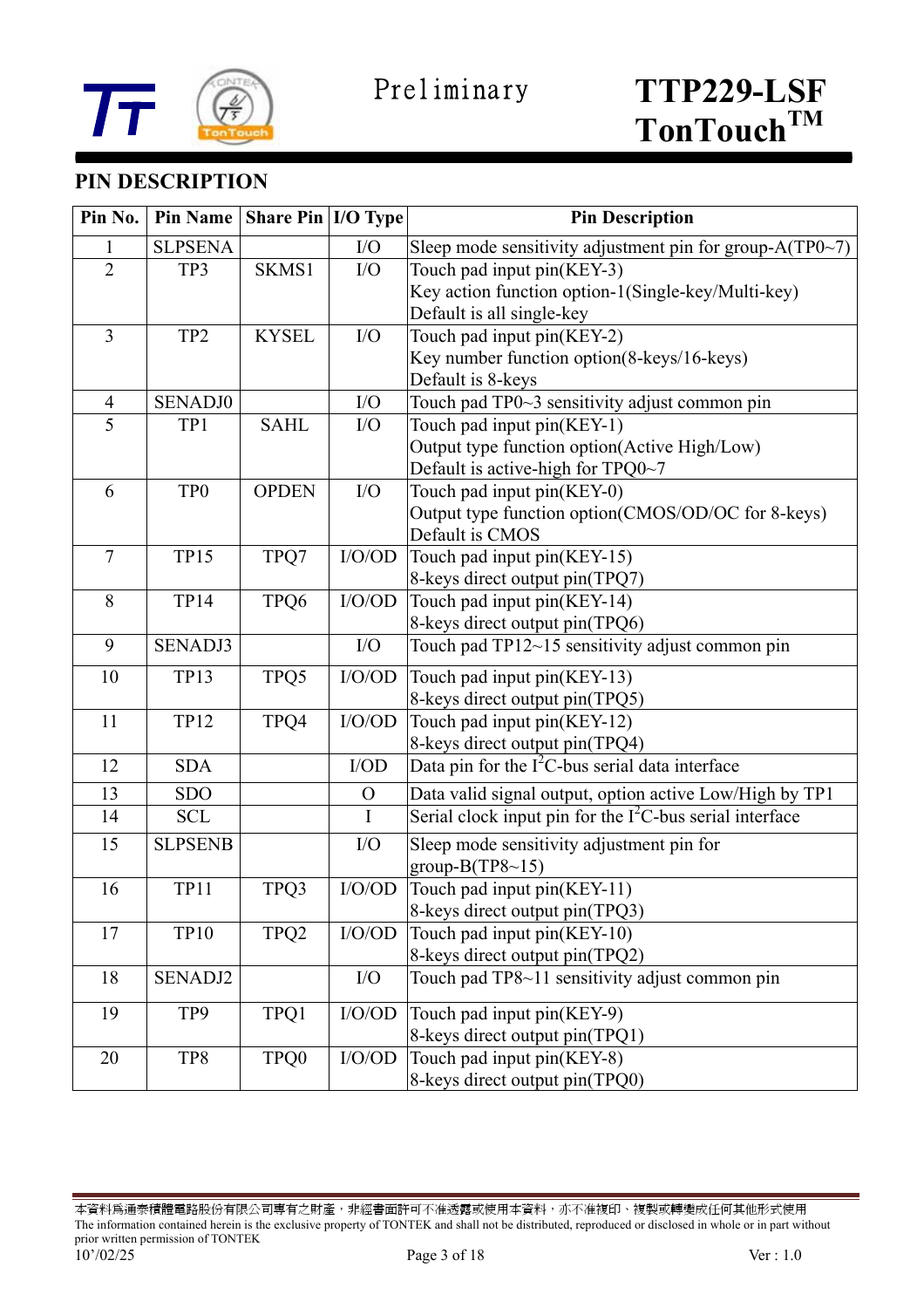

| Pin No. | <b>Pin Name</b> | <b>Share Pin I/O Type</b> |              | <b>Pin Description</b>                                 |
|---------|-----------------|---------------------------|--------------|--------------------------------------------------------|
| 21      | <b>TEST</b>     |                           | I-PL         | Only for test                                          |
| 22      | TP7             | <b>SKSRT</b>              | $\rm I/O$    | Touch pad input pin(KEY-7)                             |
|         |                 |                           |              | Maximum key-on time function option(Infinite/80sec)    |
|         |                 |                           |              | Default is infinite                                    |
| 23      | TP <sub>6</sub> | <b>SLWPTM</b>             | $\rm I/O$    | Touch pad input pin(KEY-6)                             |
|         |                 |                           |              | Sleep mode sampling length function option(4.0/2.0mS)  |
|         |                 |                           |              | Default is 4.0ms                                       |
| 24      | <b>SENADJ1</b>  |                           | I/O          | Touch pad TP4~7 sensitivity adjust common pin          |
| 25      | TP <sub>5</sub> | <b>WPSCT</b>              | $\rm I/O$    | Touch pad input pin(KEY-5)                             |
|         |                 |                           |              | Sampling rate at sleep mode function option (8Hz/64Hz) |
|         |                 |                           |              | Default is 8Hz                                         |
| 26      | TP4             | <b>SKMS0</b>              | $\rm I/O$    | Touch pad input pin(KEY-4)                             |
|         |                 |                           |              | Key action function option-0(Single-key/Multi-key)     |
|         |                 |                           |              | Default is all single-key                              |
| 27      | VDD             |                           | $\mathbf{P}$ | Positive power supply                                  |
| 28      | VSS             |                           | $\mathbf{P}$ | Negative power supply, ground                          |

#### **Note**: Pin Type

- $I = >$ CMOS input only
- I-PH  $=$  > CMOS input and pull-high resister
- I-PL  $=$  > CMOS input and pull-low resister
- $O = \geq$ CMOS push-pull output
- $I/O = >CMOS I/O$
- P  $=$  > Power / Ground
- $OD = >CMOS$  open drain output

(For OD TPQ0~TPQ7 pins have Diode protective circuit, SDA pin has no Diode protective circuit)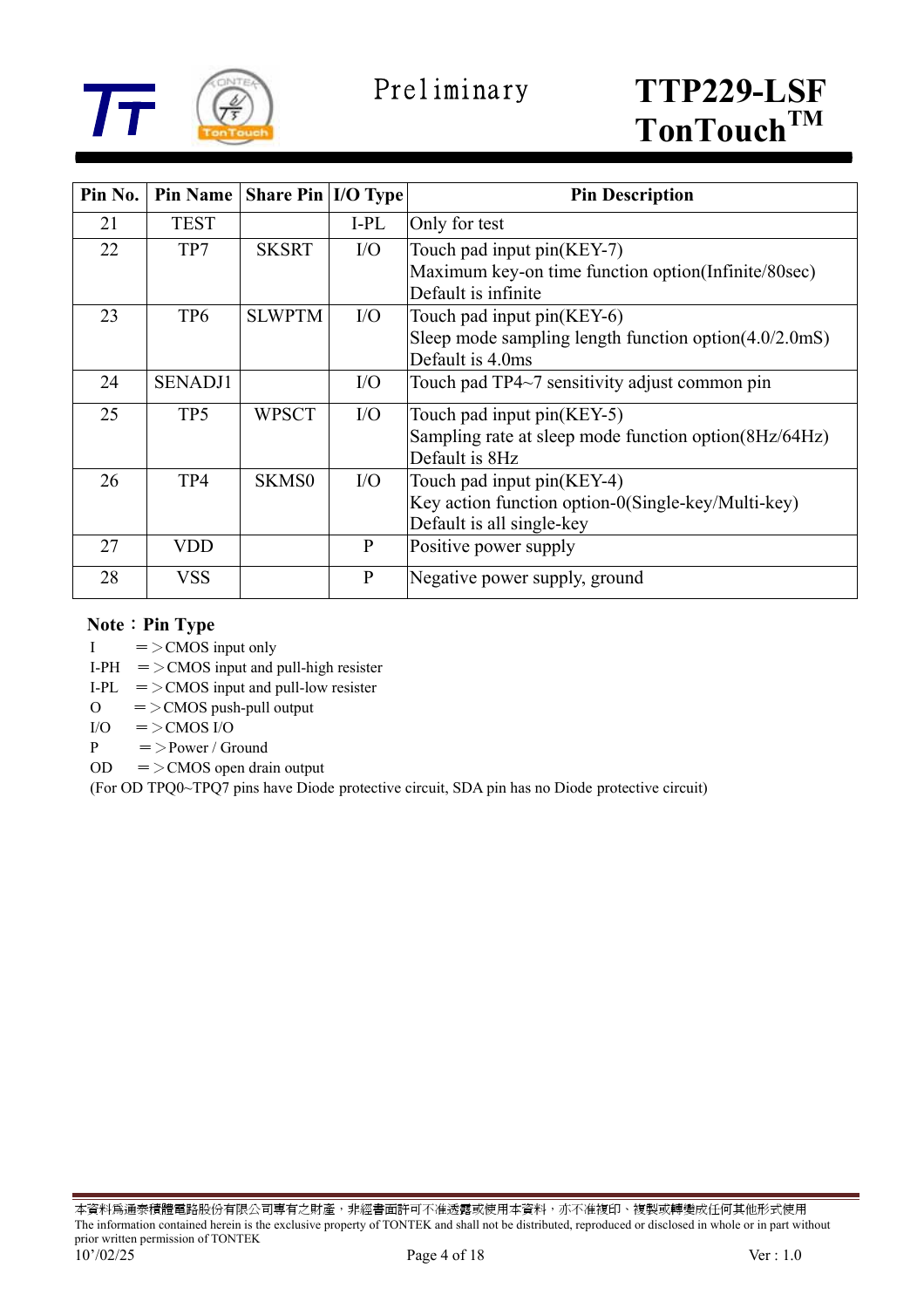

#### **ELECTRICAL CHARACTERISTICS**  ‧**Absolute Maximum Ratings**

| <b>Parameter</b>                       | <b>Symbol</b>      | <b>Conditions</b> | Value                  | Unit                     |
|----------------------------------------|--------------------|-------------------|------------------------|--------------------------|
| <b>Operating Temperature</b>           | $T_{OP}$           |                   | $-40 \sim +85$         | $\mathrm{C}^{\circ}$     |
| <b>Storage Temperature</b>             | $\mathrm{T_{STG}}$ |                   | $-50 \sim +125$        | $\int_{\alpha}^{\infty}$ |
| Power Supply Voltage                   | VDD                | $Ta=25^{\circ}C$  | $VSS-0.3 \sim VSS+6.0$ |                          |
| Input Voltage                          | $\rm V_{IN}$       | $Ta=25^{\circ}C$  | VSS-0.3 to VDD+0.3     |                          |
| Human Body Mode                        | <b>ESD</b>         |                   |                        | <b>KV</b>                |
| Note: VSS symbolizes for system ground |                    |                   |                        |                          |

#### ‧**DC/AC Characteristics**:(Test condition at room temperature=25℃)

| Parameter                                    | Symbol           |                            | <b>Test Condition</b> | Min.                     | Typ. | Max.           | Unit         |
|----------------------------------------------|------------------|----------------------------|-----------------------|--------------------------|------|----------------|--------------|
| <b>Operating Voltage</b>                     | <b>VDD</b>       |                            |                       | 2.4                      |      | 5.5            | $\bf V$      |
| <b>Internal Regulator Output</b>             | <b>VREG</b>      |                            |                       | 2.2                      | 2.3  | 2.4            | $\mathbf{V}$ |
| <b>Operating Current</b><br>(no load)        | $I_{OP}$         | $VDD=3.0V$                 |                       |                          | 20   |                | uA           |
| <b>Stand-by Current</b>                      |                  | Sampling rate              | Set 8-Keys            |                          | 2.0  |                |              |
| $(VDD=3.0V)$                                 | $I_{SD}$         | 8Hz                        | Set 16-Keys           |                          | 2.5  |                | uA           |
| (Sampling length 4.0mS)                      |                  | Sampling rate<br>64Hz      | Set 8-Keys            |                          | 5.5  |                |              |
|                                              |                  |                            | Set 16-Keys           |                          | 9.0  |                |              |
| <b>Input Ports</b>                           | $V_{IL}$         | <b>Input Low Voltage</b>   |                       | $\mathbf{0}$             |      | 0.2            | <b>VDD</b>   |
| <b>Input Ports</b>                           | $V_{IH}$         | Input High Voltage         |                       | 0.8                      | ÷.   | 1.0            | <b>VDD</b>   |
| <b>Output Port Sink Current</b>              | $I_{OL}$         | VDD=3V, $V_{OL}$ =0.6V     |                       | $\overline{\phantom{0}}$ | 8    | $\blacksquare$ | mA           |
| <b>Output Port Source Current</b>            | $I_{OH}$         | VDD=3V, $V_{OH} = 2.4V$    |                       |                          | $-4$ | ÷              | mA           |
| <b>Wake-up Response Time</b>                 | Twu              | VDD=3V, Sampling rate 8Hz  |                       |                          | 125  |                | mS           |
| (at sleep mode)                              |                  | VDD=3V, Sampling rate 64Hz |                       |                          | 15.6 |                | mS           |
| <b>Output Response Time</b>                  | $T_R$            | VDD=3V, set 16-keys        |                       |                          | 32   |                | mS           |
| (at operation)                               |                  | VDD=3V, set 8-keys         |                       |                          | 16   |                | mS           |
| <b>Maximum Key-on Time</b>                   | T <sub>MOT</sub> |                            |                       | 50                       | 80   | 110            | Sec          |
| <b>Input Pin Pull-low Resistor</b><br>(TEST) | $R_{PL}$         | $VDD=3V,$                  |                       |                          | 30K  |                | ohm          |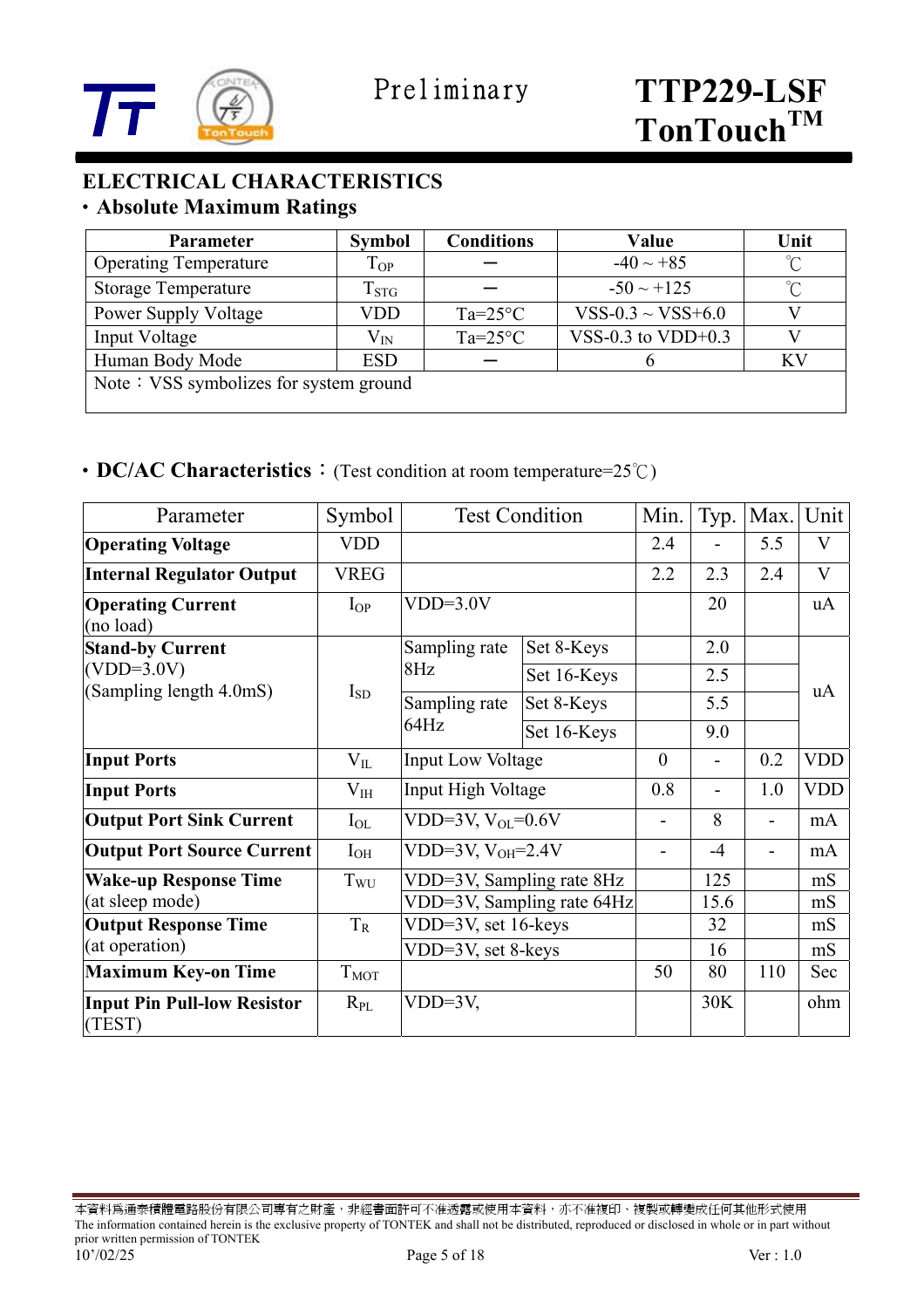

#### **FUNCTION DESCRIPTION**

#### **1. Sensitivity adjustment**

 The total loading of electrode size and capacitance of connecting line on PCB can affect the sensitivity. So the sensitivity adjustment must according to the practical application on PCB. The TTP229-LSF offers some methods for adjusting the sensitivity outside.

1-1 by the electrode size

Under other conditions are fixed. Using a larger electrode size can increase sensitivity. Otherwise it can decrease sensitivity. But the electrode size must use in the effective scope.

1-2 by the panel thickness

Under other conditions are fixed. Using a thinner panel can increase sensitivity. Otherwise it can decrease sensitivity. But the panel thickness must be below the maximum value.

1-3 by the value of external capacitor (please see the down Figure 1-3-1)

Under other conditions are fixed. When adding the values of CJ0~CJ3 and CJWA and CJWB will reduce sensitivity in the useful range (1pF $\leq$ CJ0~CJ3 $\leq$ 50pF, 1pF $\leq$ CJWA~CJWB $\leq$ 50pF). When do not use any capacitor that means open on the position of capacitor, the sensitivity is most sensitive. The capacitors CJ0~CJ3 are used to adjust the sensitivity of keys at operation mode.

The capacitors CJWA and CJWB are used to adjust the Wake-up sensitivity at sleep mode. About the relation of capacitor and controlled keys please to see below table.

| The capacitor | The keys-group controlled and adjusted |
|---------------|----------------------------------------|
| CJ0           | $K0\nthicksim K3$ group                |
| CJ1           | $K4~K7$ group                          |
| CJ2           | $K8~K11$ group                         |
| CJ3           | $K12 \sim K15$ group                   |
| <b>CJWA</b>   | $K0\nthicksim K7$ group                |
| <b>CJWB</b>   | $K8~K15$ group                         |
|               |                                        |

Note: When using the value of capacitor to adjust the sensitivity, recommending to adjust the CJ0~CJ3 capacitor for K0~K15 first, then adjusting the CJWA and CJWB capacitor for Wake-up sensitivity.



本資料為通泰積體電路股份有限公司專有之財產,非經書面許可不准透露或使用本資料,亦不准複印、複製或轉變成任何其他形式使用 The information contained herein is the exclusive property of TONTEK and shall not be distributed, reproduced or disclosed in whole or in part without prior written permission of TONTEK 10'/02/25 Page 6 of 18 Ver : 1.0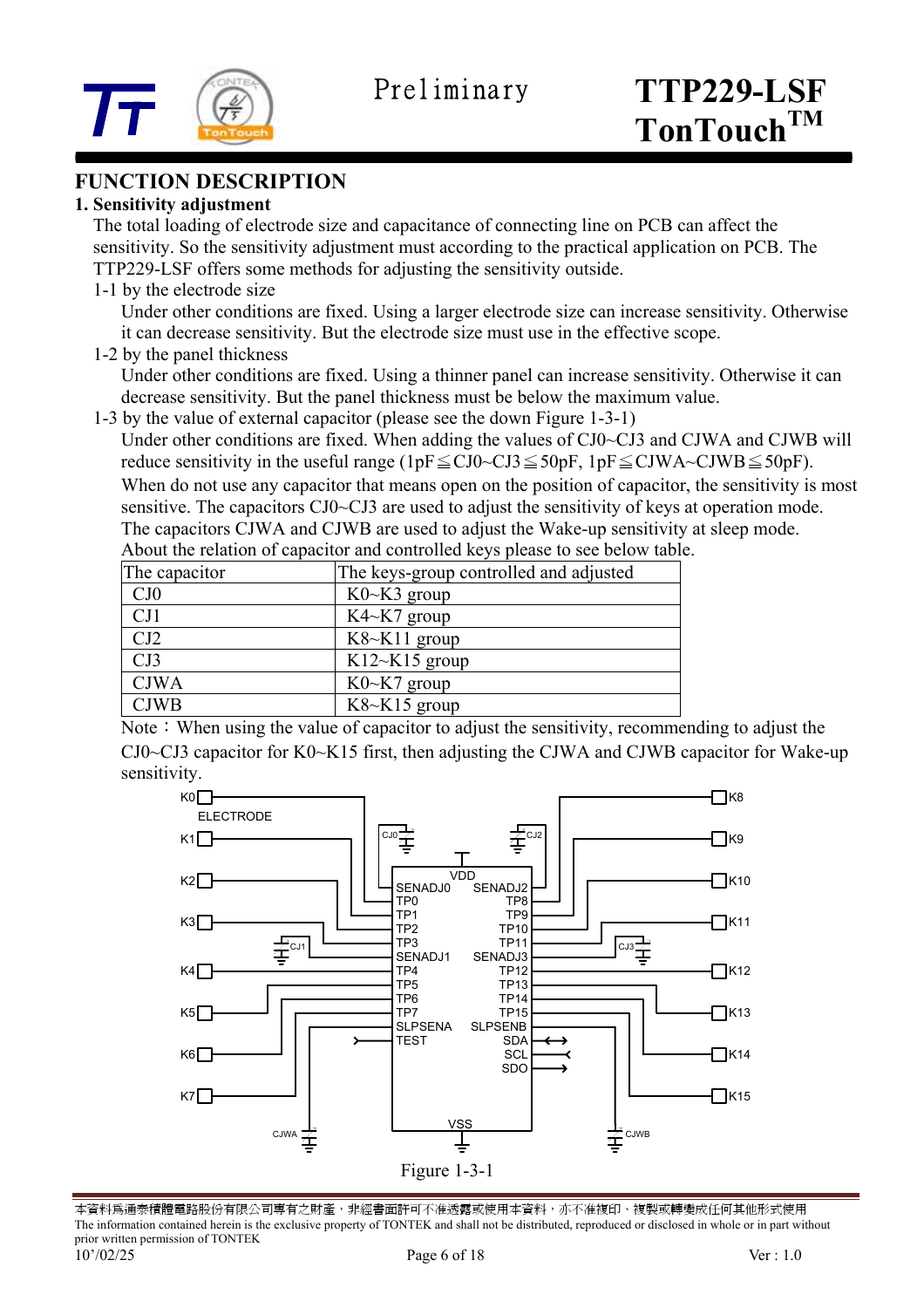

#### **2. Input keys number select**

 The TTP229-LSF has 8 keys input mode and 16 keys input mode. These modes are selected via high-value resistor connected to the TP2(KYSEL) pin to VSS, or not. The default that TP2(KYSEL) pin is not used resistor connected to VSS is selected 8 keys input mode. Another is selected 16 keys input mode that has used a high-value resistor connected to VSS.

#### **3. Output mode**

The TTP229-LSF has 8 pins direct output mode and  $I<sup>2</sup>C$ -bus slave interface mode. The output of 16 keys input mode only offer  $I^2C$ -bus slave interface. The 8 keys input mode has two kinds of output that 8 pins direct output and  $I^2C$ -bus slave interface. The 8 pins direct output only use at 8 keys input mode.

 3-1 At the 8 pins direct output mode, the TTP229-LSF has two kinds of output type that they are CMOS type output and OD (Open Drain) type output. These are selected by the TP0(OPDEN) pin. The CMOS type output is default that the TP0(OPDEN) pin is not used any component to VSS. When the TP0(OPDEN) pin is used a high-value resistor connected to VSS, it is selected OD type output.

 3-2 When selecting 8 pins direct CMOS output mode, the output channels can be set active-high or active-low by TP1(SAHL) pin. The default that the TP1(SAHL) pin is not used a high-value resistor, it is set active-high. When the TP1(SAHL) pin has a high-value resistor connected to VSS, it is set active-low.

 3-3 At 8 pins direct OD output mode, it has OD (Open Drain) or OC (Open collector) output mode to be selected by the TP1(SAHL) pin. The TP1(SAHL) pin has a high-value resistor connected to VSS, it is selected OC mode. Another it is selected OD mode that does not has a resistor. The default is OD mode. The states of OD mode are floating and active-low. And the states of OC mode are floating and active-high. The structure of OD and OC output mode please to see the below figure.



Note: the output pins have Diode protective circuit in the chip. So when it selected OD or OC mode. Do not propose to connect other device that uses the different voltage. That avoids to occurring the leakage current in the system.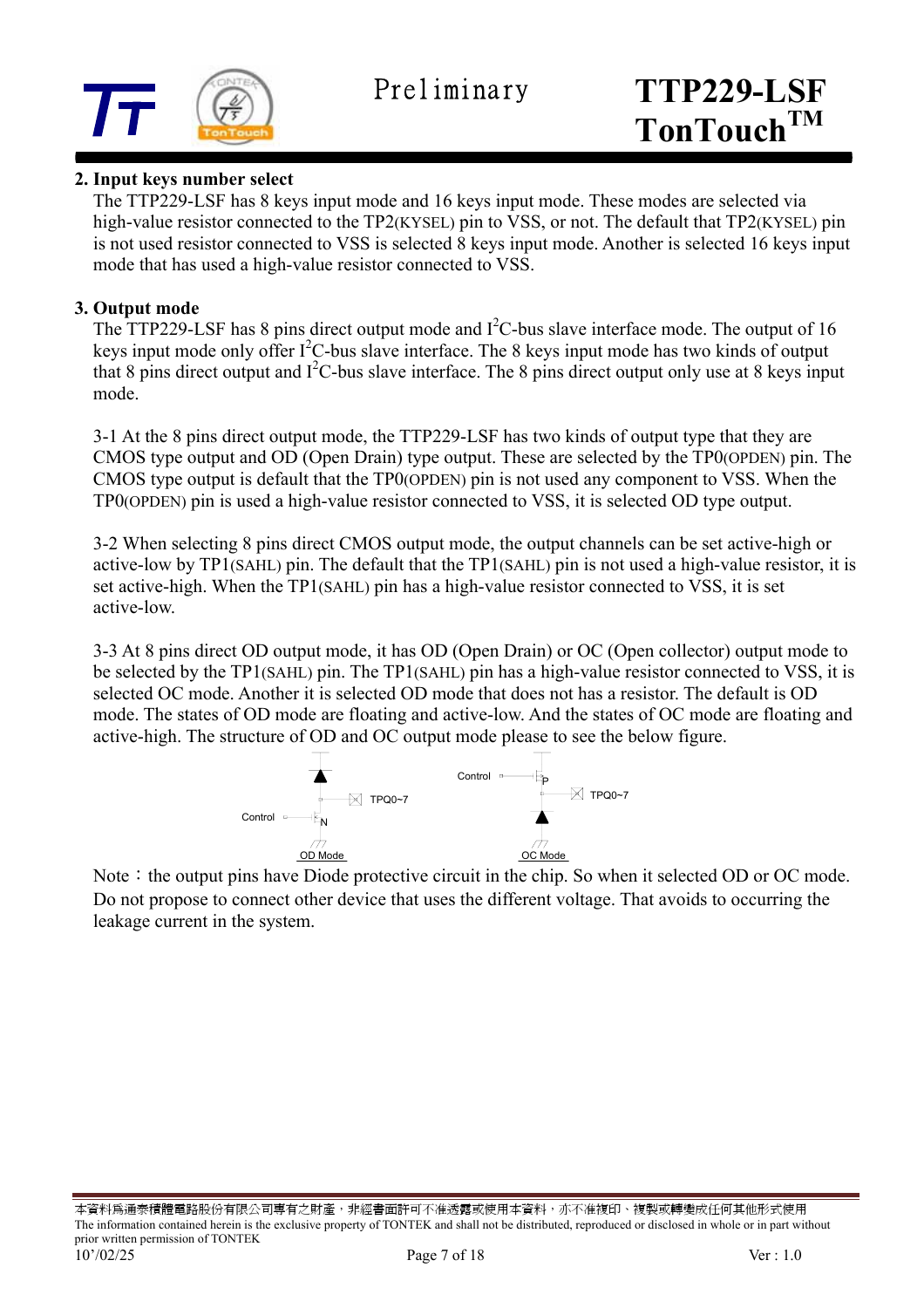

3-4 At  $I<sup>2</sup>C$ -bus slave interface mode the SDA pin is a serial data pin, the SCL is a serial clock input pin. The SDA and SCL pins must be pulled-high with an external resistor.

And the 4-bits identify code for the TTP229-LSF is 〝 (1010) ″. The device address for TTP229-LSF B3~B1 bits are fixed <sup>N</sup> 111  $\degree$ . The TTP229-LSF 8-bits slave device address includes 4-bits identifier. 3-bits address and R/W bit (see the Table 3-4-1).

The TTP229-LSF IC uses the  $I^2C$ -bus slave interface data transmission protocol to output the data of the touch pads (TP0~TP15 pins), so the TTP229-LSF only accepts the read operation that R/W bit is

<sup>"</sup> 1  $'$ . If it is  $'$  0  $''$ , the TTP229-LSF will not respond the write operation. Otherwise, the I<sup>2</sup>C-bus slave interface of TTP229-LSF conforms to the communication protocols. It supports the fast mode that the maximum SCL clock frequency is 400KHz.

The  $I<sup>2</sup>C$ -bus slave interface supports the following communication protocols:

Bus not busy : The SDA and the SCL lines remain High level when the bus is not active.

Start condition : Start condition is SDA 1 to 0 transition when SCL=1.(see figure 3-4-2)

Stop condition : Stop condition is SDA 0 to 1 transition when SCL=1.(see figure 3-4-2) Data valid : Following a start condition, the data on the SDA line must be stable during the High period of SCL. The High or Low state of the data line can only change when the clock signal on the

SCL line is Low.(see figure 3-4-2)

ACK (Acknowledge) : An ACK signal indicates that a data transfer is completed successfully. The transmitter (the master or the slave) releases the bus after transmitting eight bits. During the ninth clock, which the master generates, the receiver pulls the SDA line low to acknowledge that it successfully received the eight bits of data. But the slave does not send an ACK if it does not successfully received the eight bits of data.

In data read operations, the slave releases the SDA line after transmitting 8 bits of data and then monitors the line for an ACK signal during the ninth clock period. If an ACK is detected, the slave will continue to transmit next data. If an ACK is not detected, the slave terminates data transmission and waits for a stop condition to be issued by the master before returning to its stand-by mode. Slave Address : The identify code for the TTP229-LSF is <sup>®</sup> (1010)  $\degree$ . The device address B3, B2 and B1 are fixed  $\degree$  111  $\degree$ .

Read/Write : The final (eighth) bit of the slave address defines the type of operation to be performed. If the R/W bit is 〝 1 », a read operation is executed. If it is 〝 0  $\degree$ , a write operation is executed. But the TTP229-LSF only accepts read operation.

The sequence of read data operation please see figure 3-4-1.

|            |                   |  |  |    | $10010 \nu$ $1.10100 \nu$ |         |  |  |
|------------|-------------------|--|--|----|---------------------------|---------|--|--|
| Device     | Device Identifier |  |  |    | Device Address            | R/W Bit |  |  |
|            |                   |  |  | B4 |                           | ◡▵      |  |  |
| TTP229-LSF |                   |  |  |    |                           |         |  |  |

Table 3-4-1. Slave Device Addressing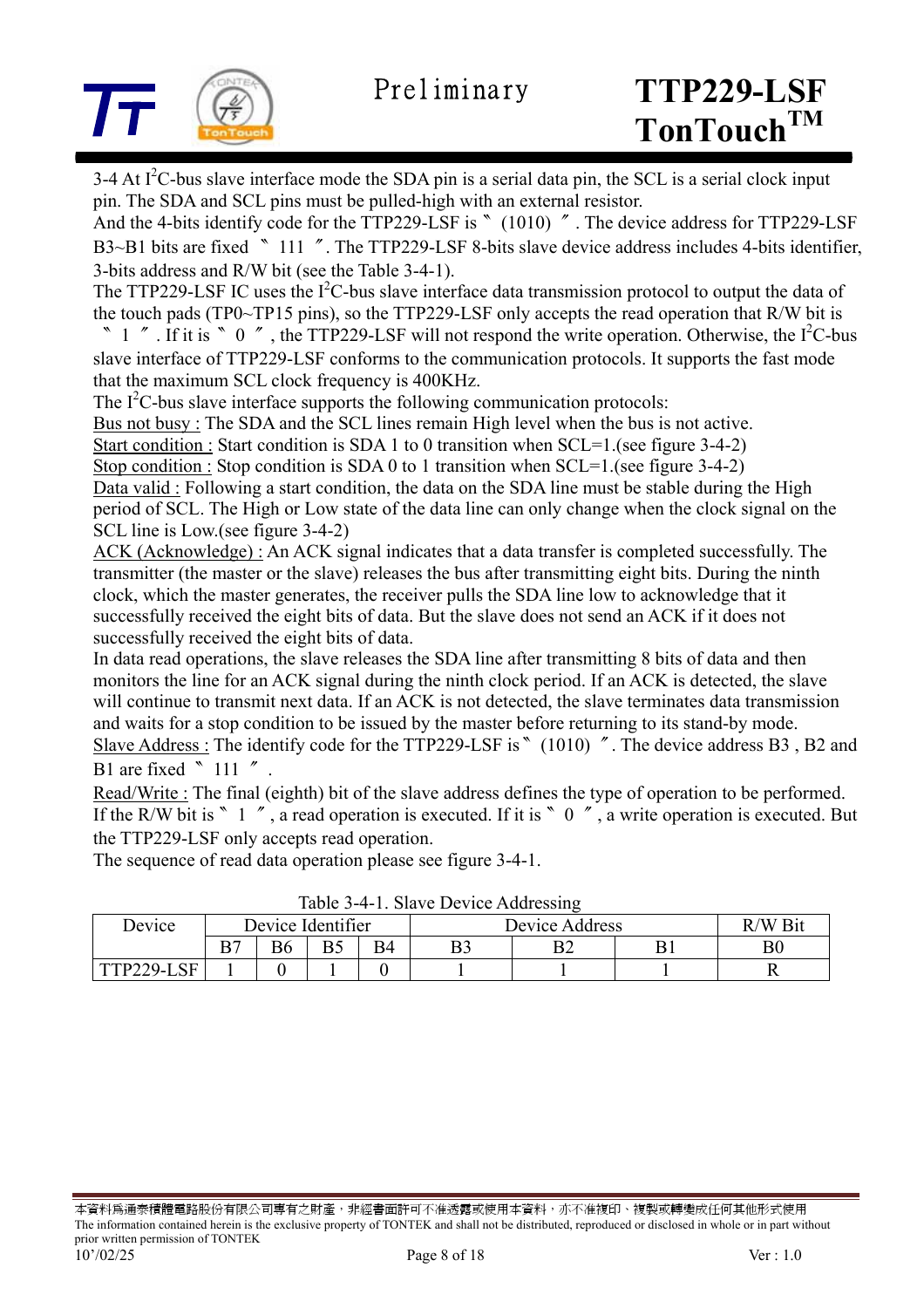

## Preliminary **TTP229-LSF TonTouchTM**



Figure 3-4-4. Definition of timing for  $F/S$ -mode devices on the  $I<sup>2</sup>C$ -bus

本資料爲通泰積體電路股份有限公司專有之財產,非經書面許可不准透露或使用本資料,亦不准複印、複製或轉變成任何其他形式使用 The information contained herein is the exclusive property of TONTEK and shall not be distributed, reproduced or disclosed in whole or in part without prior written permission of TONTEK 10'/02/25 Page 9 of 18 Ver : 1.0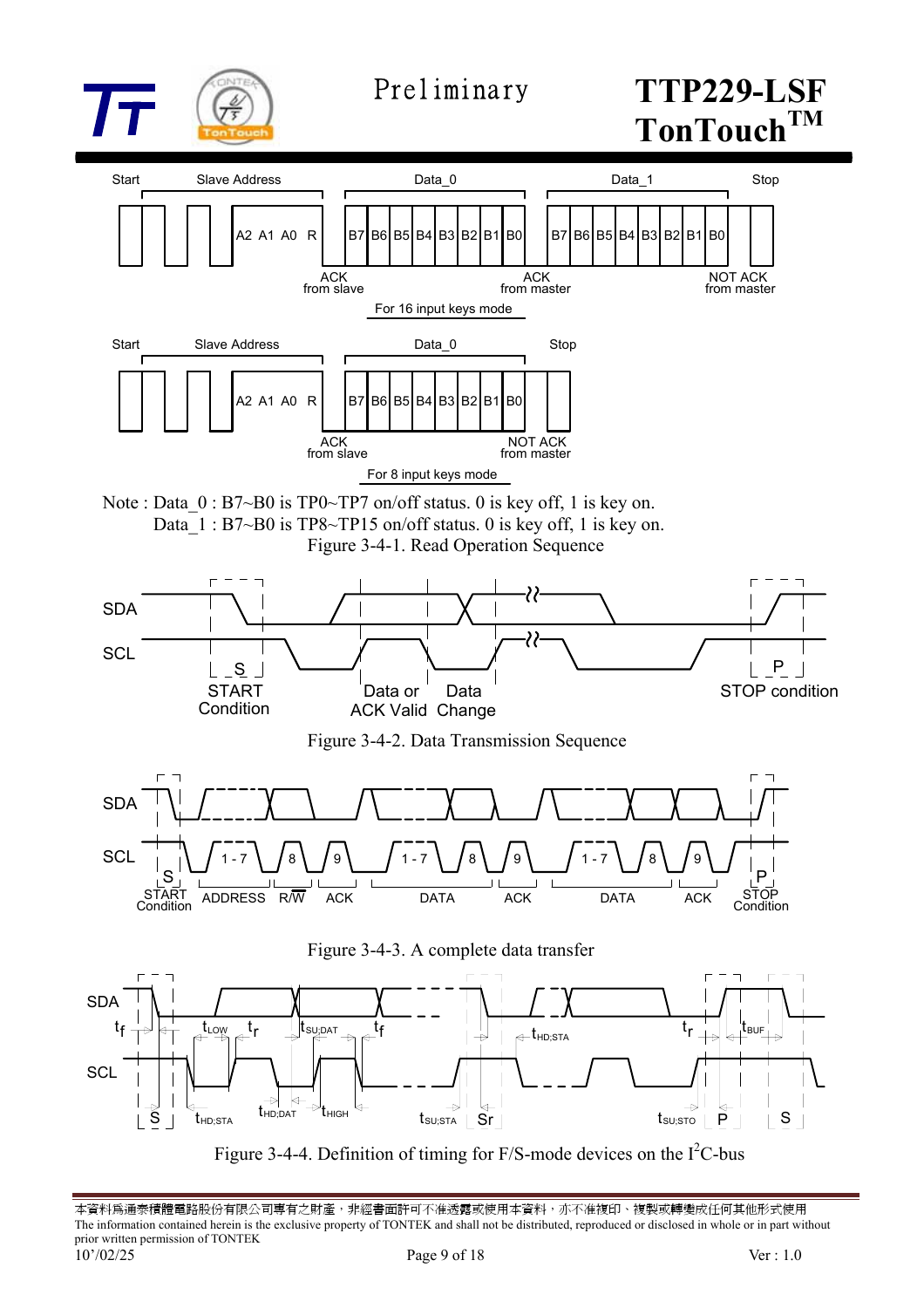

| Table 3-4-2. Characteristics of the SDA and SCL bus lines for $F/S$ -mode $I2C$ -bus devices |                     |                |               |                  |      |            |
|----------------------------------------------------------------------------------------------|---------------------|----------------|---------------|------------------|------|------------|
| Parameter                                                                                    | Symbol              |                | Standard-Mode | Fast-Mode        |      | Unit       |
|                                                                                              |                     | Min.           | Max.          | Min.             | Max. |            |
| <b>SCL</b> clock frequency                                                                   | $\rm f_{\rm SCL}$   |                | 100           |                  | 400  | <b>KHz</b> |
| LOW period of the SCL clock                                                                  | $t_{LOW}$           | 4.7            |               | 1.3              |      | us         |
| HIGH period of the SCL clock                                                                 | $t_{\rm HIGH}$      | 4.0            |               | 0.6              |      | us         |
| Hold time (repeated) START<br>condition                                                      | $t_{HD;STA}$        | 4.0            |               | 0.6              |      | us         |
| Set-up time for a repeated START<br>condition                                                | $t_{\rm SU;STA}$    | 4.7            |               | 0.6              |      | us         |
| Data hold time                                                                               |                     | $\overline{0}$ |               | $\overline{0}$   |      | <b>us</b>  |
| Data set-up time                                                                             | t <sub>HD;DAT</sub> | 250            |               | 100              |      | ns         |
| Rise time of both SDA and SCL                                                                | $t_{\rm SU;DAT}$    |                | 1000          |                  | 300  |            |
| signals                                                                                      | $t_{\rm r}$         |                |               |                  |      | ns         |
| Fall time of both SDA and SCL<br>signals                                                     | $t_f$               |                | 300           |                  | 300  | ns         |
| Set-up time for STOP condition                                                               | $t_{\rm SU;STO}$    | 4.0            |               | $\overline{0.6}$ |      | <b>us</b>  |
| Bus free time between a STOP and<br><b>START</b> condition                                   | $t_{\rm BUF}$       | 4.7            |               | 1.3              |      | us         |
| Capacitive load for each bus line                                                            | C <sub>b</sub>      |                | 400           |                  | 400  | pF         |

#### 3-5. Data valid (DV) signal output

 The TTP229-LSF can output the Data Valid signal (DV pulse) by SDO pin, when the state of any key (TP0~TP15) has be detected change at the normal operation mode. It can use to trigger other device. And it can be set active high or low by TP1(SAHL) pin. The default is active-low that TP1(SAHL) pin is not used resistor connected to VSS. Another it is active-high. The typical value of DV pulse width is 93us. About the DV pulse please see the below figure.

 When the system for TTP229-LSF is set to use the maximum key-on time enable function, and key detected touch and kept over the timer (about 80sec), the TTP229-LSF will return to the power-on initial state, and the key state becomes inactive until the next detection. At the time key state has change, but the SDO pin does not output the DV pulse. The point needs to attend.



DV pulse width Typ. = 93us.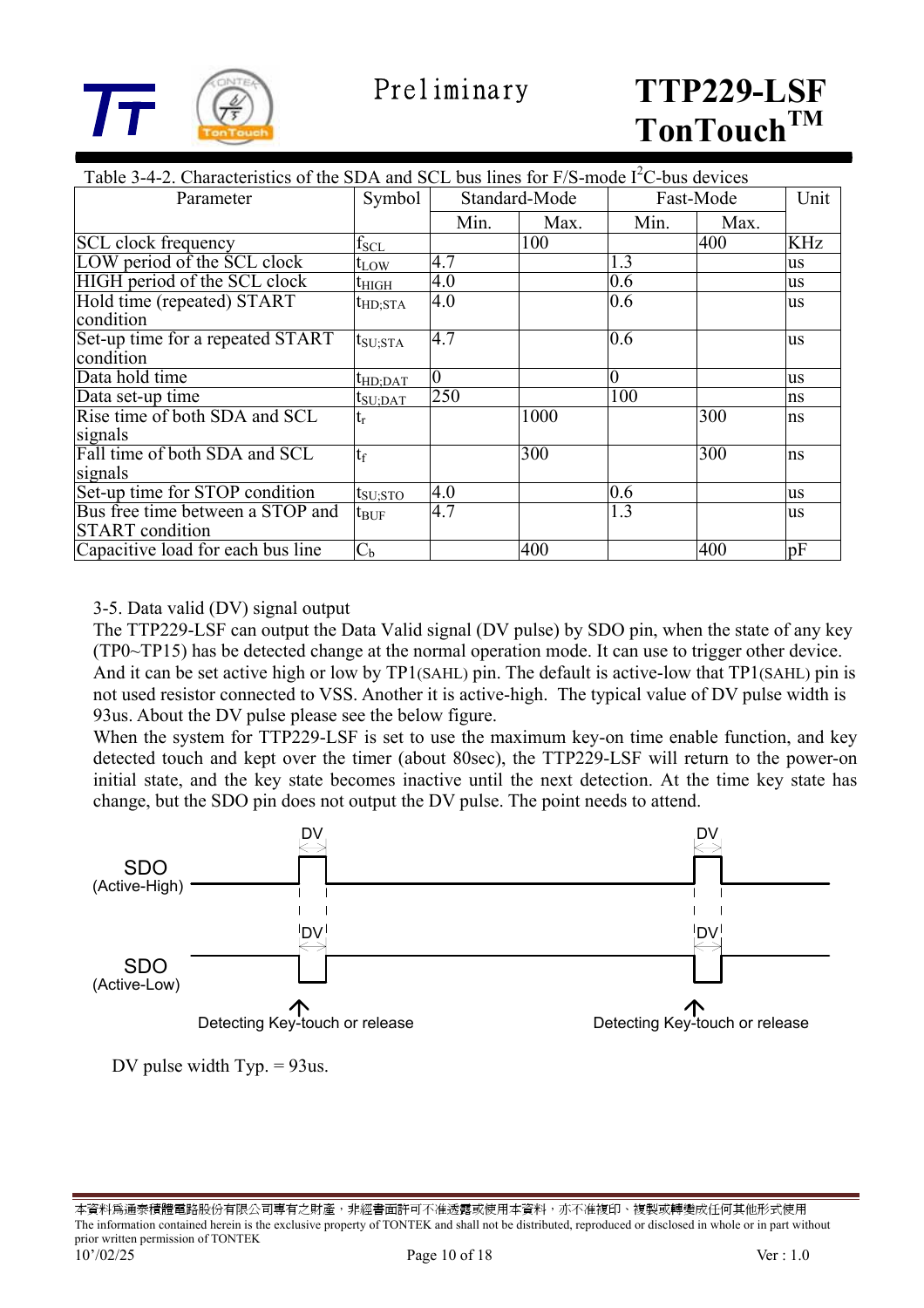

#### **4. Key operating mode**

 The TTP229-LSF has the Single-key and Multi-key functions. These functions are set by TP3(SKMS1) and TP4(SKMS0) pins. The all 16 keys can use one group, or the 16 keys can distributed into two groups. The group-1 includes TP0, TP1, TP2, TP3, TP8, TP9, TP10, TP11 keys. The group-2 includes TP4, TP5, TP6, TP7, TP12, TP13, TP14, TP15 keys. How to set the function? Please see below table 4-1:

Table 4-1. The functions of TP3(SKMS1) and TP4(SKMS0) option

| TP3     | TP4     | Operating function                                            |
|---------|---------|---------------------------------------------------------------|
| (SKMS1) | (SKMS0) |                                                               |
|         |         | All Single-keys $\colon$ one group(16 keys)                   |
|         |         | Two groups operate: group-1=>Single key ; group-2=>Single key |
|         |         | Two groups operate : group-1=>Single key : group-2=>Multi key |
|         |         | All Multi-keys $\colon$ one group(16 keys)                    |

Note: 1. One group:  $TP0~TP15$ .

Two groups:  $Group-1=\text{TP0},TP1,TP2,TP3,TP8,TP9,TP10,TP11.$ 

Group-2=>TP4,TP5,TP6,TP7,TP12,TP13,TP14,TP15.

- 2. When uses 8 input keys mode. The using keys are TP0~TP7.
- 3. The option states of TP3 and TP4, the  $\degree$ 0<sup> $\degree$ </sup> state is used a high-value resistor connected to VSS, the <sup>n</sup><sup>1″</sup> state is not used resistor connected to VSS.
- 4. The key detection acknowledges in Single-key function, the priority is by the key scanning order (from TP0 to TP15) when many keys are touched effectively. It is not by the key touching strength.

#### **5. Wake-up sampling rate and sampling length at sleep mode**

The TTP229-LSF has two kinds of sampling rate at sleep mode. These are 8Hz and 64Hz. The two functions are selected by TP5(SLWPTM) pin. The TP5(SLWPTM) pin has used a high-value resistor connected to VSS, it selected the 64Hz sampling rate. Another it is 8Hz that is not used resistor connected to VSS. The 8Hz sampling is the default.

 And TTP229-LSF has two kinds of sampling length at sleep mode. They are 4ms and 2ms that are selected by TP6(WPSCT) pin. The default is 4ms that TP6(WPSCT) pin is not used resistor connected to VSS. Another it is 2ms that TP6 pin has used a high-value resistor connected to VSS.

Wake-up sampling timing and length in the sleep mode:

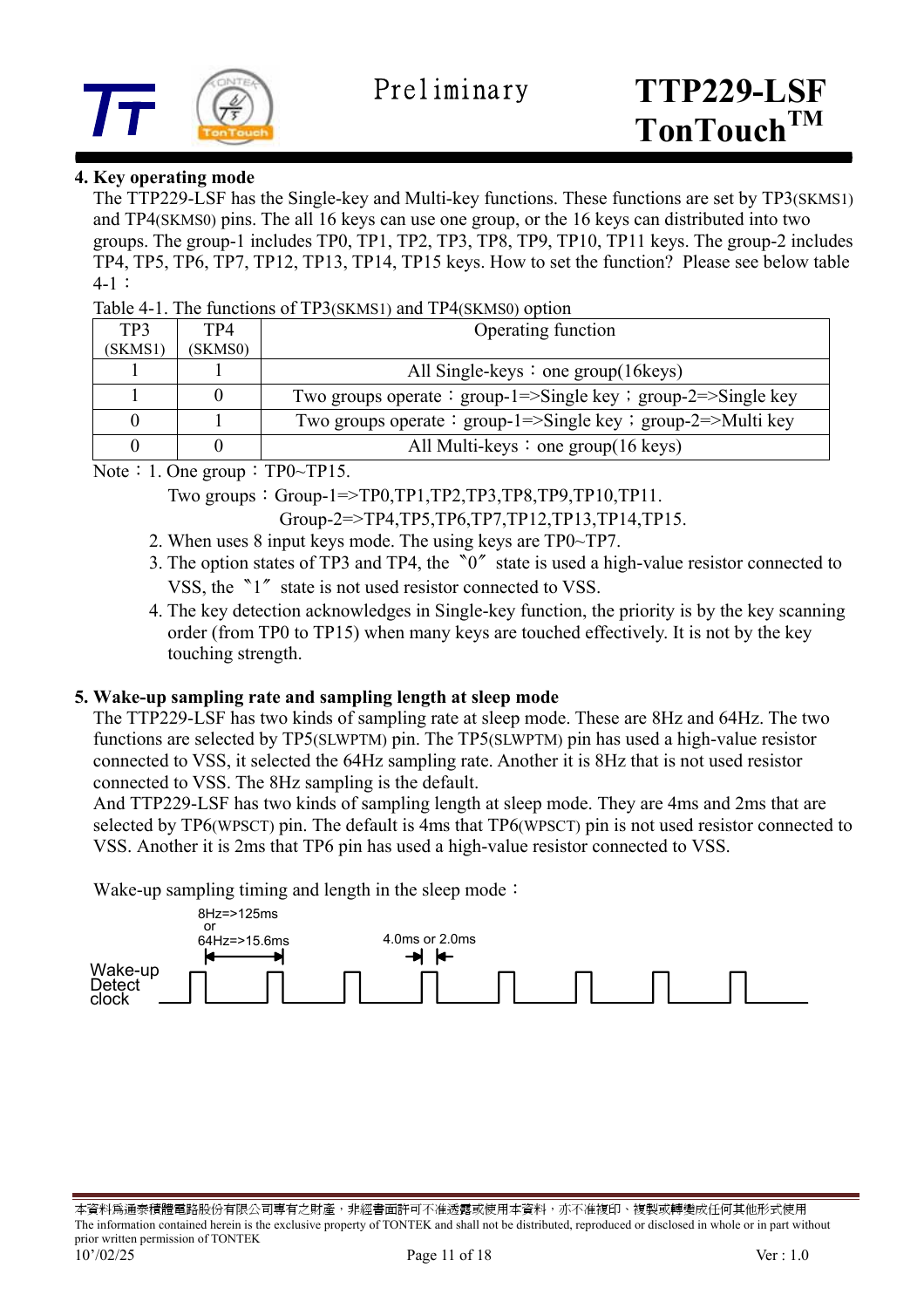

#### **6. Maximum key-on time**

If some objects cover in the sense pad, and causing the change quantity enough to be detected. To prevent this, the TTP229-LSF sets a timer to monitor the detection. The timer is the maximum key-on time. It is set about 80sec at 3V. When the detection is over the timer, the system will return to the power-on initial state, and the output becomes inactive until the next detection. The function is set via a high-value resistor connected to the TP7(SKSRT) pin to VSS. The TP7(SKSRT) pin does not has the resistor, it is set disable the maximum key-on time, then the key acts infinitely, this is the default. Another it is set enable the maximum key-on time that has a resistor.

#### **7. Built-in regulator**

The capacitive sensing touch pad IC needs stable power. So the TTP229-LSF built in regulator in the chip. It can make the internal power to keep up steady. And the sensitivity detection is normal for chip. And the stable power can avoid sensitivity anomalies and false detections.

#### **8. Auto calibration function**

The TTP229-LSF includes a full auto-calibration function. After the device is powered-on, it will calibrate the initial condition of environment first. On the duration time all the functions are disabled, so do not operate. Then the system is into stand-by mode. And all keys are not detected touch more than about 4 seconds, then the system do re-calibration automatically. The procedure is fixed and repeated. By implementing this feature the system can catch the conditions of environment changing. And let operation of the system is normal.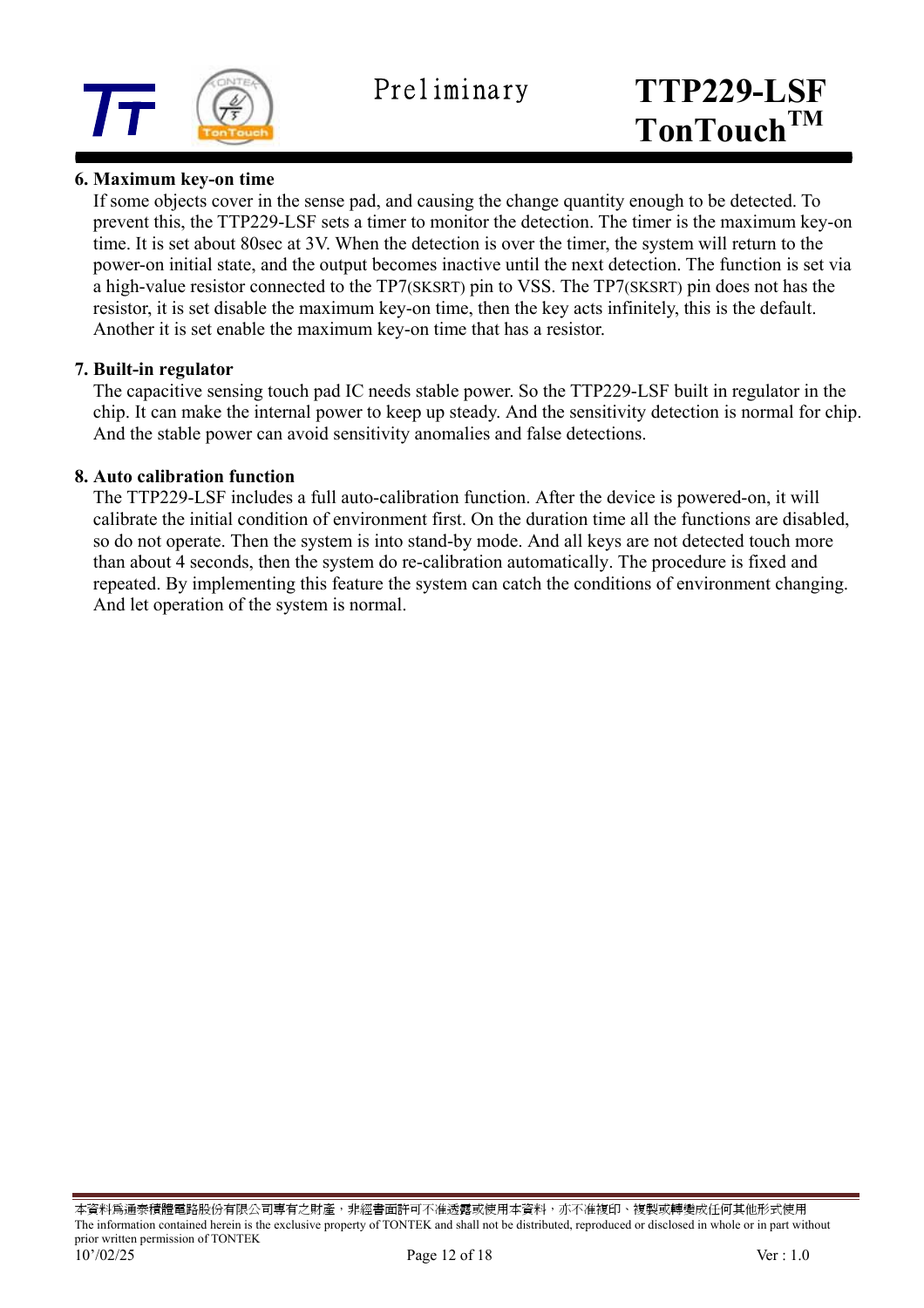

#### **9. The timing from sleep mode to operation mode**



 $\kappa$ After detected key release and do not any trigger about 8sec

Figure 9-2. The timing for valid trigger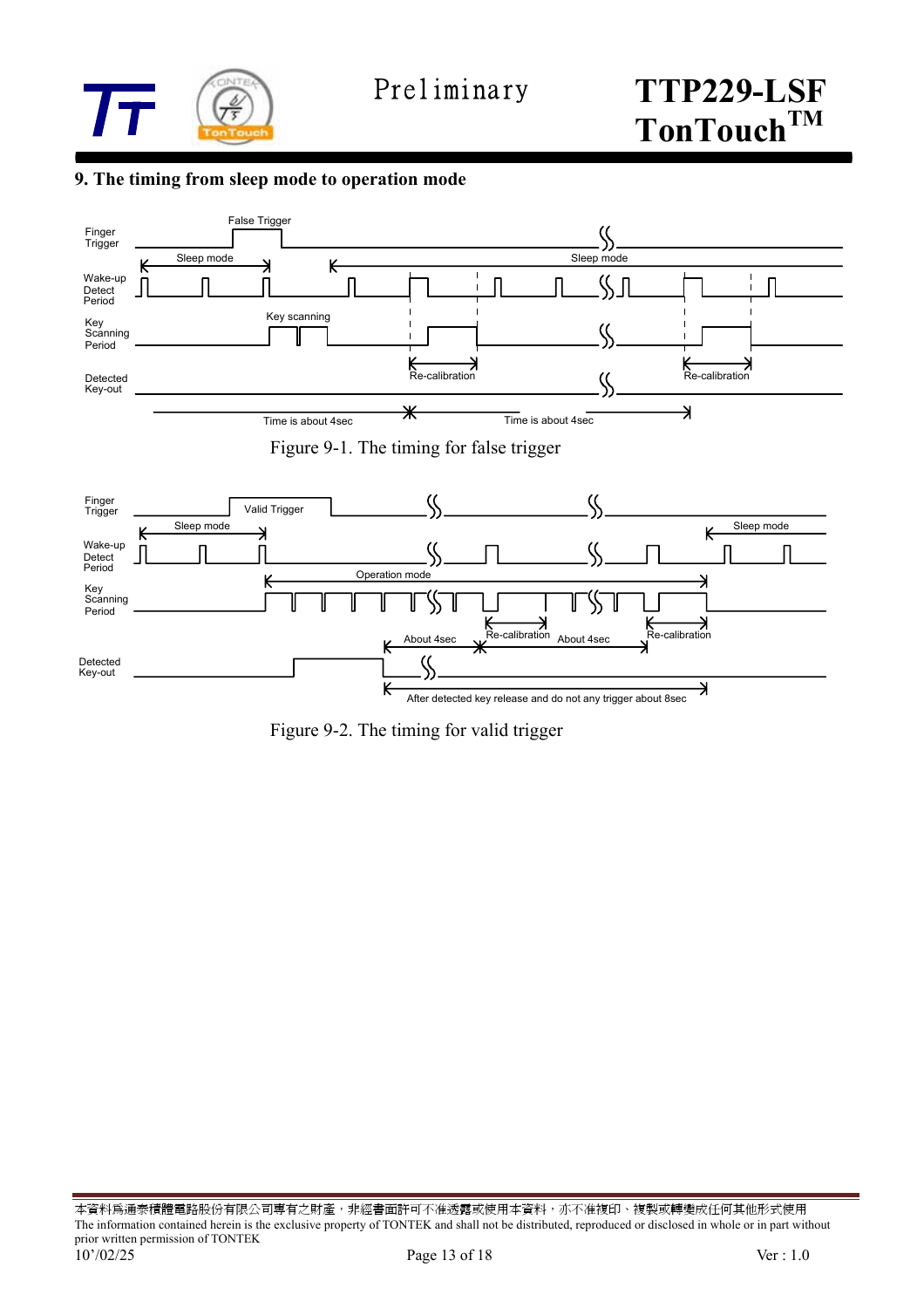

#### **10. Option table Option table**:

| Option                     | Option                     |                        | Feature                                                                                                              | Remark  |
|----------------------------|----------------------------|------------------------|----------------------------------------------------------------------------------------------------------------------|---------|
| pin                        |                            | states                 |                                                                                                                      |         |
|                            | TP <sub>0</sub><br>(OPDEN) | TP1<br>(SAHL)          |                                                                                                                      |         |
| TP <sub>0</sub><br>(OPDEN) | 1                          | 1                      | 8 output pins $\Rightarrow$ CMOS output active-high<br>2-wires serial interface $\Rightarrow$ CMOS output active-low | Default |
|                            | $\mathbf{1}$               | $\boldsymbol{0}$       | 8 output pins => CMOS output active-low<br>2-wires serial interface $\Rightarrow$ CMOS output active-high            |         |
| TP1<br>(SAHL)              | $\theta$                   | $\mathbf{1}$           | 8 output pins => OD output active-low<br>2-wires serial interface => CMOS output active-low                          |         |
|                            | $\overline{0}$             | $\boldsymbol{0}$       | 8 output pins $\Rightarrow$ OC output active-high<br>2-wires serial interface => CMOS output active-high             |         |
| TP <sub>2</sub>            |                            |                        | 8 input keys mode                                                                                                    | Default |
| (KYSEL)                    |                            | $\theta$               | 16 input keys mode                                                                                                   |         |
|                            | TP3                        | TP4<br>(SKMS1) (SKMS0) |                                                                                                                      |         |
| TP3<br>(SKMS1)             | 1                          | $\mathbf{1}$           | All Single-keys : one group $(16 \text{keys})$                                                                       | Default |
|                            | $\mathbf{1}$               | $\boldsymbol{0}$       | Two groups operate:<br>group-1= $>\frac{5}{\text{Single key}}$ ; group-2= $>\frac{5}{\text{Single key}}$             |         |
| TP4<br>(SKMS0)             | $\theta$                   | $\mathbf{1}$           | Two groups operate:<br>group-1=>Single key ; group-2=>Multi key                                                      |         |
|                            | $\overline{0}$             | $\theta$               | All Multi-keys : one group $(16 \text{ keys})$                                                                       |         |
| TP5                        |                            | $\mathbf{1}$           | 8Hz sampling rate for wake-up in sleep mode                                                                          | Default |
| (WPSCT)                    |                            | $\boldsymbol{0}$       | 64Hz sampling rate for wake-up in sleep mode                                                                         |         |
| TP <sub>6</sub>            | 1                          |                        | Wake-up sampling length=>about 4.0ms                                                                                 | Default |
| (SLWPTM)                   |                            | $\boldsymbol{0}$       | Wake-up sampling length=>about 2.0ms                                                                                 |         |
| TP7                        |                            | 1                      | Maximum key-on time disable=>infinite                                                                                | Default |
| (SKSRT)                    | $\boldsymbol{0}$           |                        | Maximum key-on time enable=>about 80sec                                                                              |         |

Note: 1. About the combinations of group-1 and group-2, please see above point-4.

2. Option states "1" mean internal pull-up (default).

3. Option states "0" mean that TP0~TP7 pins are via high-value resistors connected to VSS.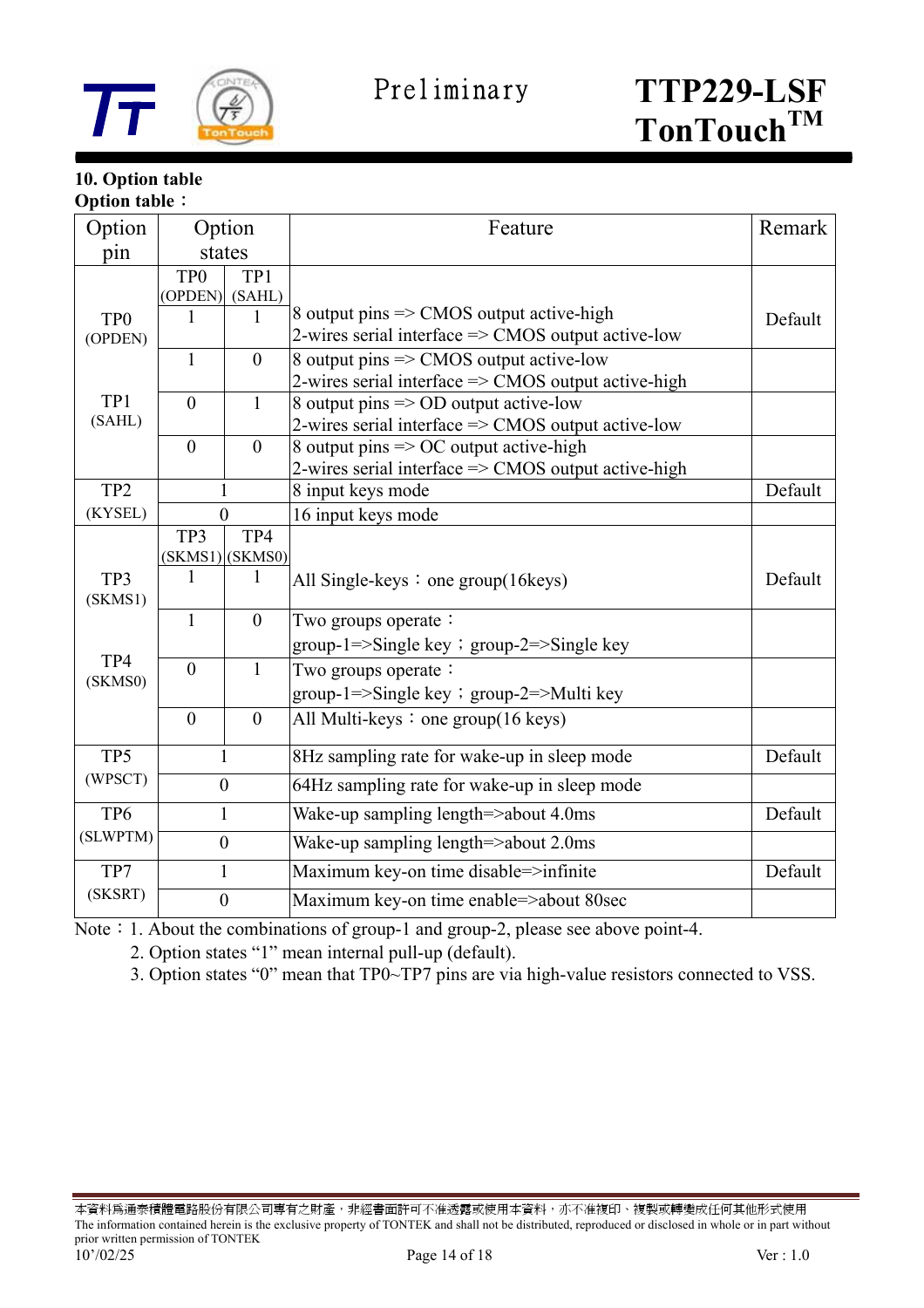

### **APPLICATION CIRCUIT**

APPLICATION FOR 16 INPUT KEYS



本資料為通泰積體電路股份有限公司專有之財產,非經書面許可不准透露或使用本資料,亦不准複印、複製或轉變成任何其他形式使用 The information contained herein is the exclusive property of TONTEK and shall not be distributed, reproduced or disclosed in whole or in part without prior written permission of TONTEK 10'/02/25 Page 15 of 18 Ver: 1.0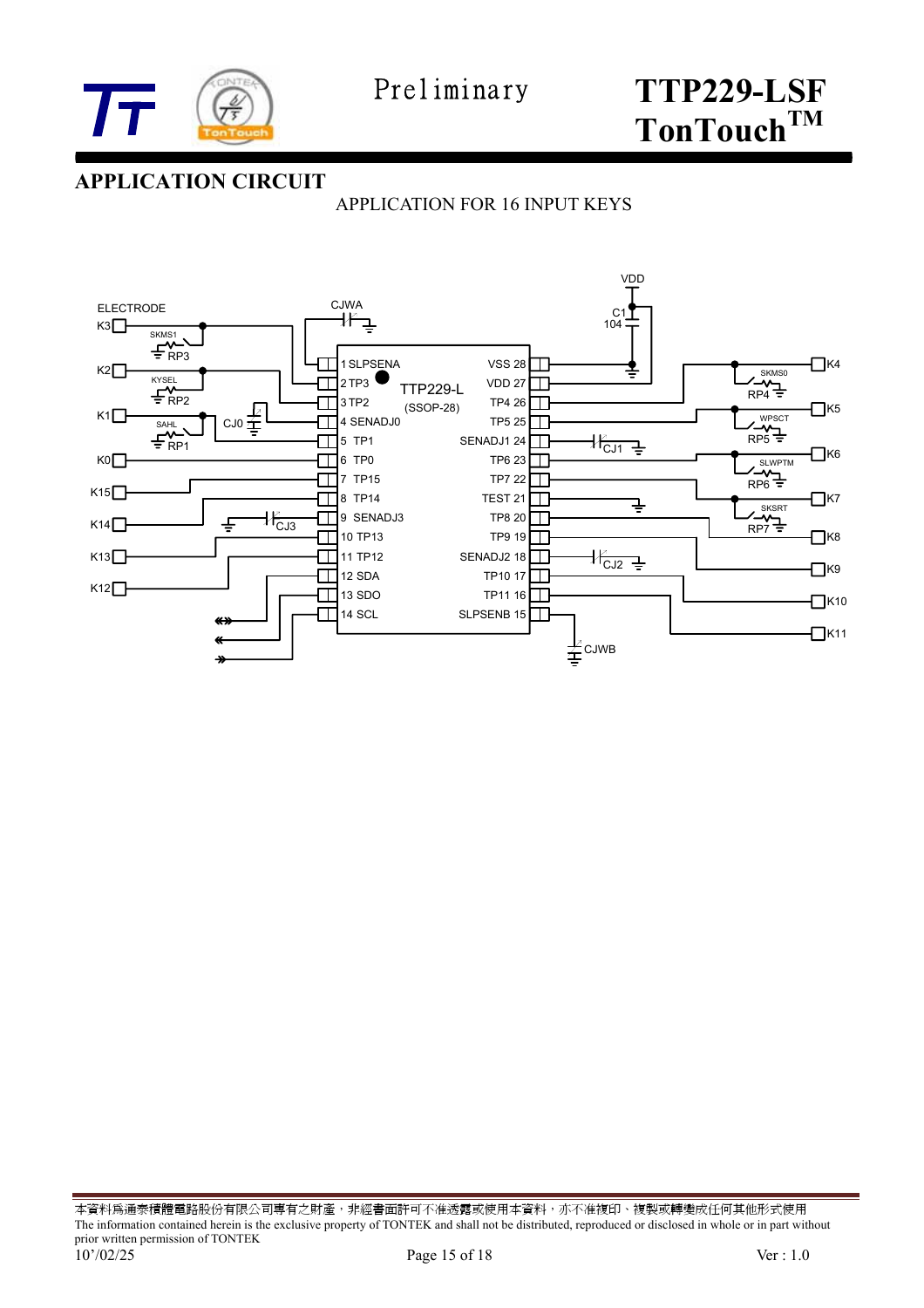

#### APPLICATION FOR 8 INPUT KEYS



- PS:1. On PCB, the length of lines from touch pad to IC pin shorter is better.
	- And the lines do not parallel and cross with other lines.
	- 2. The power supply must be stable. If the supply voltage drift or shift quickly, maybe causing sensitivity anomalies or false detections.
	- 3. The material of panel covering on the PCB can not include the metal or the electric element. The paints on the surfaces are the same.
	- 4. The C1 capacitor must be used between VDD and VSS; and should be routed with very short tracks to the device's VDD and VSS pins (TTP229-LSF).
	- 5. The capacitance CJ0~CJ3 and CJWA~CJWB can be used to adjust the sensitivity. The value of capacitors use smaller, then the sensitivity will be better. The sensitivity adjustment must according to the practical application on PCB. The range value of capacitors are 1pF≦CJ0~CJ3≦50pF, 1pF≦CJWA~CJWB≦50pF. Recommend to adjust the CJ0~CJ3 capacitor for K0~K15 first, then adjusting the CJWA and CJWB capacitor for Wake-up sensitivity.
	- 6. The sensitivity adjustment capacitors (CJ0~CJ3, CJWA~CJWB) must use smaller temperature coefficient and more stable capacitors. Such are X7R, NPO for example. So for touch application, recommend to use NPO capacitor, for reducing that the temperature varies to affect sensitivity.
	- 7. Recommend to use 820K ohm resistor for RP0~RP7 resistors.
	- 8. When the system does not use the serial output interface, the SCL pin must be connected to VSS or VDD, it is not allowed floating.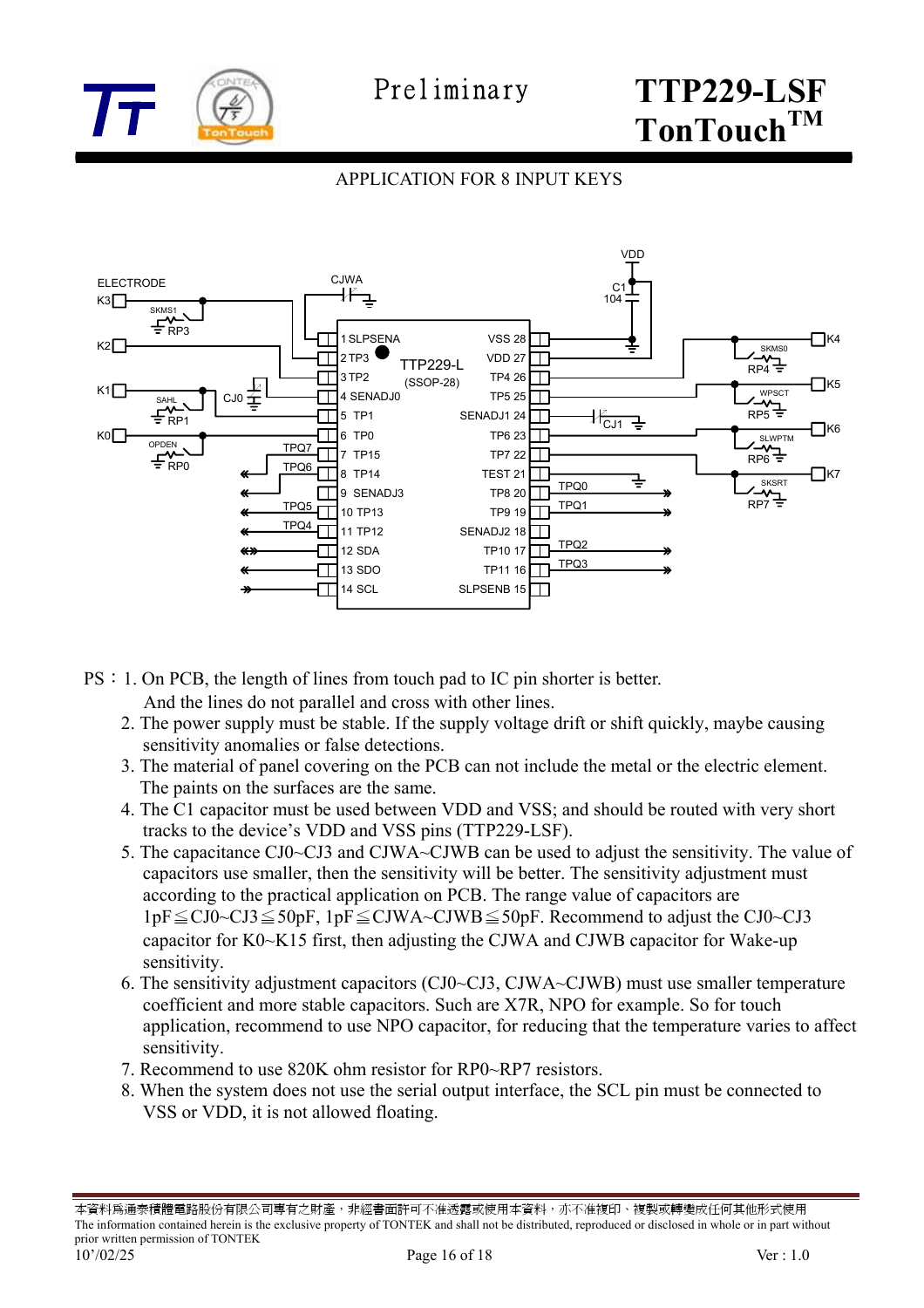

**PACKAGE OUTLINE (28 PIN SSOP)** 

Package Type: SSOP-28 Package Outline Dimension



| SYMBOL |      | <b>NUMERATOR IIA</b> | <b>ISM</b> | LAMERSIUM IN INUM |              |       |  |
|--------|------|----------------------|------------|-------------------|--------------|-------|--|
|        | MIN. | NOM.                 | WAX.       | MIN.              | NCW.         | MАX   |  |
| A      | 1.35 | 1.63                 | 1.75       | 0.053             | 0.064        | D.069 |  |
| A1     | 0.10 | 0.15                 | 0.25       | 0.004             | 0.006        | D.010 |  |
| Α2     |      |                      | 1.50       |                   |              | 0.059 |  |
| B      | 0.20 |                      | 0.30       | 0.008             |              | D.012 |  |
| С      | D.1B |                      | 0.25       | 0.007             |              | D.010 |  |
| ē      |      | 0.635 BASIC          |            |                   | 0.D25 BASIC  |       |  |
| D      | 9.80 | 9.91                 | 10.D1      | 0.386             | 0.390        | D.394 |  |
| E      | 5.79 | 5.99                 | 6.20       | 0.228             | 0.236        | 0.244 |  |
| E1     | 3.81 | 3.91                 | 3.99       | 0.150             | 0.154        | D.157 |  |
| L      | 0.41 | 0.635                | 1.27       | 0.016             | 0.025        | 0.050 |  |
| h      | 0.25 |                      | 0.50       | 0.010             |              | D.020 |  |
| ZD     |      | 0.838REF             |            | 0.033<br>REF.     |              |       |  |
| R1     | 0.20 |                      | 0.33       | 0.008             |              | 0.013 |  |
| К      | 0.20 |                      |            | <b>D.OD&amp;</b>  |              |       |  |
| θ      | 0,   |                      | 8,         | ũ                 |              | 8.    |  |
| θ1     | D,   |                      |            | 0,                |              |       |  |
| θ2     | 5    | 10                   | 15         | 5                 | $10^{\circ}$ | 15    |  |
| JEDEC  |      |                      | MO-137     | (AF)              |              |       |  |

| . .<br>θ<br>0.25 MM<br>R1<br><b><i>GAUGE PLANE</i></b> |
|--------------------------------------------------------|
| θ<br>DTEAIL A                                          |

A MOTES : DIMENSION D DOES NOT INCLUDE MOLD PROTRUSIONS OR GATE BURRS. MOLD PROTRUSIONS AND GATE BURRS SHALL NOT EXCEED 0.006 INCH PER SIDE.

本資料為通泰積體電路股份有限公司專有之財產,非經書面許可不准透露或使用本資料,亦不准複印、複製或轉變成任何其他形式使用 The information contained herein is the exclusive property of TONTEK and shall not be distributed, reproduced or disclosed in whole or in part without prior written permission of TONTEK 10'/02/25 Page 17 of 18 Ver : 1.0